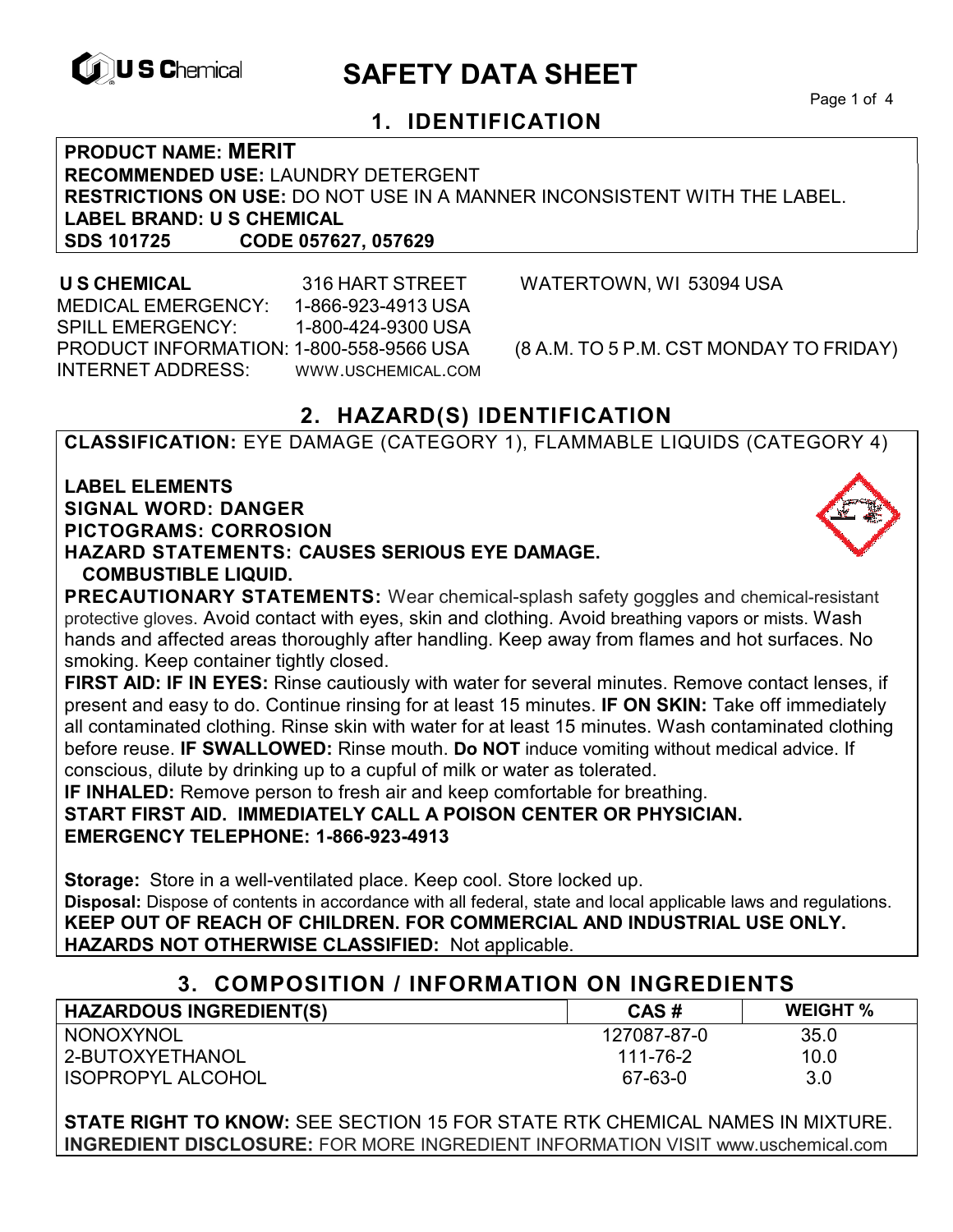## **MERIT SDS 101725**

## **4. FIRST-AID MEASURES** Page 2 of 4

**IF IN EYES:** RINSE CAUTIOUSLY WITH WATER FOR SEVERAL MINUTES. REMOVE CONTACT LENSES, IF PRESENT AND EASY TO DO. CONTINUE RINSING FOR AT LEAST 15 MINUTES. **IF ON SKIN (OR HAIR):** TAKE OFF IMMEDIATELY ALL CONTAMINATED CLOTHING. RINSE SKIN WITH WATER FOR AT LEAST 15 MINUTES. WASH CONTAMINATED CLOTHING BEFORE REUSE.

**IF SWALLOWED:** RINSE MOUTH. **DO NOT** INDUCE VOMITING WITHOUT MEDICAL ADVICE. IF CONSCIOUS, DILUTE BY DRINKING UP TO A CUPFUL OF MILK OR WATER AS TOLERATED. **IF INHALED:** REMOVE PERSON TO FRESH AIR AND KEEP COMFORTABLE FOR BREATHING. **START FIRST AID. IMMEDIATELY CALL A POISON CENTER OR PHYSICIAN. EMERGENCY TELEPHONE: 1-866-923-4913**

**MOST IMPORTANT SYMPTOMS / EFFECTS:** CAUSES SERIOUS EYE DAMAGE. MAY CAUSE BLINDNESS WITHOUT IMMEDIATE FIRST AID. HARMFUL IF SWALLOWED. **MEDICAL CONDITIONS AGGRAVATED:** NONE KNOWN.

**NOTE TO PHYSICIAN:** CALL 1-866-923-4913 FOR EXPOSURE MANAGEMENT ASSISTANCE.

# **5. FIRE-FIGHTING MEASURES**

**CHEMICAL HAZARDS:** CAUSES SERIOUS EYE DAMAGE. COMBUSTIBLE. ALTHOUGH THIS PRODUCT HAS A FLASH POINT BELOW 200F, IT IS AN AQUEOUS SOLUTION WHICH HAS BEEN TESTED AND SHOWN NOT TO SUSTAIN COMBUSTION. **COMBUSTION PRODUCT HAZARDS:** OXIDES OF CARBON AND OTHER FUMES. **METHODS:** SELECT EXTINGUISHER AND METHODS BASED ON FIRE SIZE AND TYPE. **EQUIPMENT:** WEAR SCBA AND FULL PROTECTIVE GEAR AS CONDITIONS WARRANT. **NFPA RATING:** HEALTH-3/FLAMMABILITY-1/ INSTABILITY-0/SPECIAL HAZARD-N.AP. **SUITABLE EXTINGUISHERS:** WATER, DRY CHEMICAL, CO2 OR FOAM SUITABLE FOR FIRE. **UNSUITABLE EXTINGUISHERS:** NO RESTRICTIONS BASED ON CHEMICAL HAZARDS.

## **6. ACCIDENTAL RELEASE MEASURES**

**PERSONAL PRECAUTIONS:** ELIMINATE ALL IGNITION SOURCES. EVACUATE UNPROTECTED PERSONNEL FROM AREA. WEAR PERSONAL PROTECTION. RUBBER BOOTS RECOMMENDED. SEE SECTION 8. VENTILATE AREA IF NEEDED. BE CAREFUL NOT TO SLIP. WASH THOROUGHLY AFTER CLEAN-UP.

**ENVIRONMENTAL PRECAUTIONS:** PREVENT SPILL FROM ENTERING DRAIN, STORM SEWER OR SURFACE WATERWAY. PREVENT WATER AND SOIL CONTAMINATION. **CLEAN-UP METHODS:** ELIMINATE ALL IGNITION SOURCES. SMALL SPILLS MAY BE WIPED UP AND RINSED WITH WATER. FOR LARGER SPILLS, DIKE TO CONTAIN. PUMP TO LABELED CONTAINER OR ABSORB SPILLAGE AND SCOOP UP WITH INERT ABSORBENT MATERIAL. AFTER SPILL COLLECTION, RINSE AREA WITH WATER AND FOLLOW WITH NORMAL CLEAN-UP PROCEDURES.

## **7. HANDLING AND STORAGE**

**HANDLING:** FOLLOW ALL LABEL DIRECTIONS. INSTRUCT PERSONNEL ABOUT PROPER USE, HAZARDS, PRECAUTIONS, AND FIRST AID MEASURES. AVOID CONTACT WITH EYES, SKIN AND CLOTHING. DO NOT TASTE OR SWALLOW. REMOVE AND WASH CONTAMINATED CLOTHING AND FOOTWEAR BEFORE REUSE. PRODUCT RESIDUE MAY REMAIN IN EMPTY CONTAINERS. HANDLE CAREFULLY TO AVOID DAMAGING CONTAINER. **STORAGE:** KEEP CONTAINER TIGHTLY CLOSED. STORE LOCKED UP. STORE IN A WELL-VENTILATED PLACE. KEEP COOL. KEEP AWAY FROM HEAT, SPARK AND FLAME. STORE AT AMBIENT TEMPERATURES IN A DRY AREA OUT OF DIRECT SUNLIGHT. PROTECT FROM FREEZING. ROTATE STOCK REGULARLY. KEEP AWAY FROM FOOD AND DRINK. KEEP OUT OF REACH OF CHILDREN.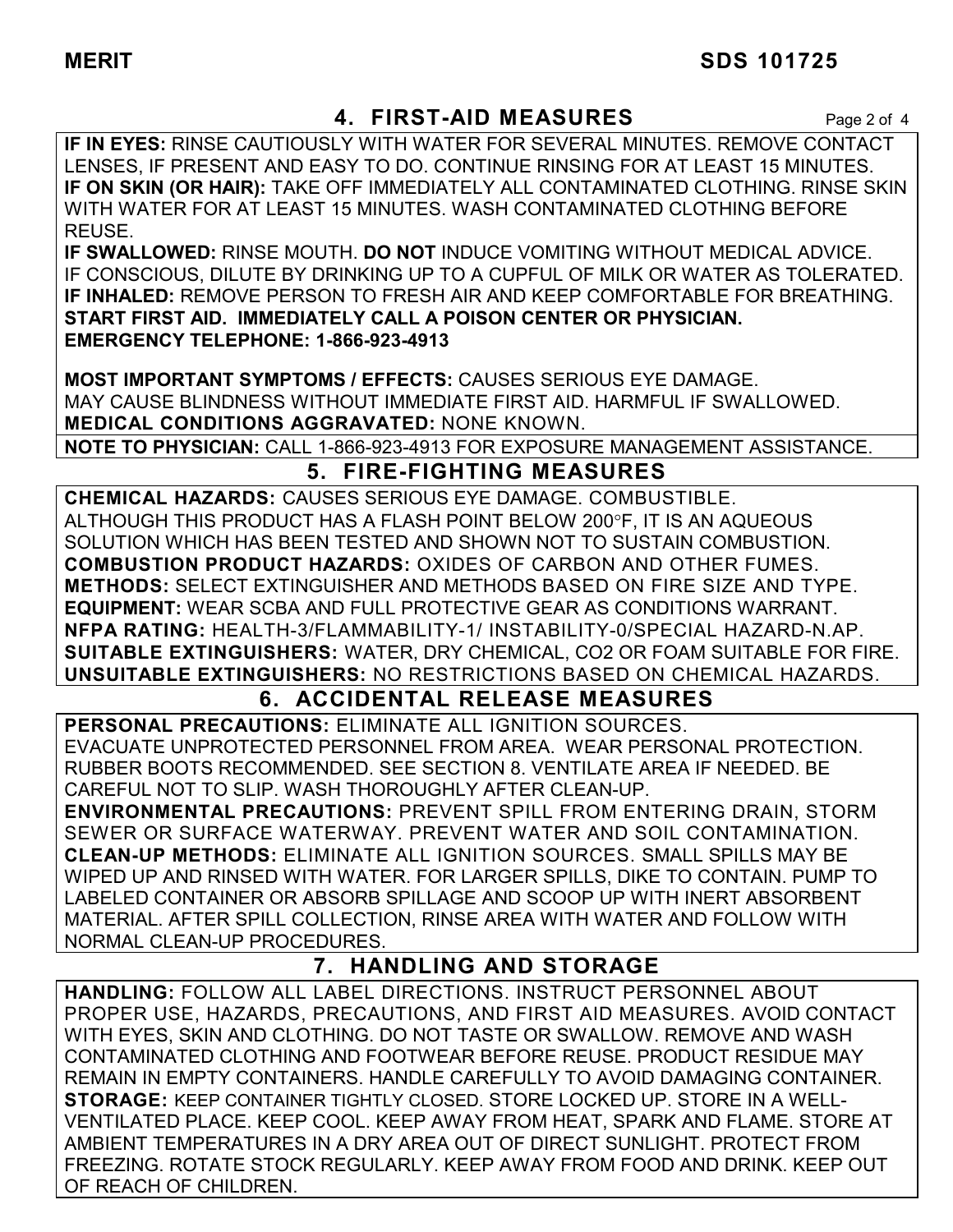#### **MERIT SDS 101725**

#### **8. EXPOSURE CONTROLS / PERSONAL PROTECTION** Page 3 of 4

**EXPOSURE LIMITS:** NONOXYNOL = NONE 2-BUTOXYETHANOL = 20 PPM TWA (ACGIH), 50 PPM TWA-SKIN (OSHA). ISOPROPYL ALCOHOL = 200 PPM TWA, 400 PPM STEL (ACGIH), 400 PPM TWA (OSHA) **ENGINEERING CONTROLS:** GENERAL ROOM VENTILATION IS TYPICALLY ADEQUATE. **PERSONAL PROTECTION EYES:** CHEMICAL-SPLASH SAFETY GOGGLES. **HANDS:** CHEMICAL-RESISTANT PROTECTIVE GLOVES (NITRILE, NEOPRENE OR RUBBER). **RESPIRATORY:** PROTECTIVE EQUIPMENT NOT REQUIRED WITH NORMAL USE. NIOSH/MSHA CERTIFIED RESPIRATOR IF EXPOSURE LIMITS ARE EXCEEDED. **FEET:** RUBBER BOOTS RECOMMENDED DURING SPILL CLEAN-UP. **BODY:** PROTECTIVE EQUIPMENT NOT REQUIRED WITH NORMAL USE. **HYGIENE MEASURES:** HANDLE IN ACCORDANCE WITH GOOD INDUSTRIAL HYGIENE AND SAFETY PRACTICE. TAKE OFF IMMEDIATELY ALL CONTAMINATED CLOTHING AND WASH IT BEFORE REUSE. WASH HANDS AND AFFECTED AREAS THOROUGHLY AFTER HANDLING. PROVIDE SUITABLE FACILITIES FOR QUICK DRENCHING OR FLUSHING OF THE EYES IN CASE OF CONTACT OR SPLASH HAZARD.

## **9. PHYSICAL AND CHEMICAL PROPERTIES**

**APPEARANCE:** COLORLESS LIQUID **ODOR:** SOLVENT **pH CONCENTRATE:** 6.5 **pH READY-TO-USE:** N.AP. **pH @ USE DILUTION:** N.AV. **PHYSICAL STATE:** LIQUID **RELATIVE DENSITY (WATER):** 1.015 **SOLUBILITY (WATER):** COMPLETE **VAPOR PRESSURE:** N.AV. **VAPOR DENSITY:** N. AV. **VISCOSITY:** SLIGHTLY VISCOUS

**AUTO-IGNITION TEMPERATURE:** N.AV. **DECOMPOSITION TEMPERATURE:** N.AV. **EXPLOSIVE LIMITS (LEL/UEL):** NONE **EVAPORATION RATE:** N.AV. **FLAMMABILITY (SOLID, GAS):** N.AP. **FLASH POINT: 62.8°C, 145°F TCC INITIAL BOILING POINT/RANGE:** N.AV. **MELTING POINT/FREEZING POINT:** N.AV. **ODOR THRESHOLD:** N.AV. **PARTITION COEFF. (N-OCTANOL/WATER):** N.AV

**OTHER:** N.AV.

**10. STABILITY AND REACTIVITY** 

**REACTIVITY:** NO HAZARD. **CHEMICAL STABILITY:** STABLE. **POSSIBILITY OF HAZARDOUS REACTIONS:** NONE KNOWN. WILL NOT POLYMERIZE. **CONDITIONS TO AVOID:** AVOID HEAT, SPARKS, OPEN FLAMES AND HOT SURFACES. **MATERIALS TO AVOID:** DIRECT MIXING WITH OTHER CHEMICALS. MIX ONLY WITH WATER. **HAZARDOUS DECOMPOSITION PRODUCTS:** NONE UNDER NORMAL CONDITIONS.

#### **11. TOXICOLOGICAL INFORMATION**

**ROUTES OF EXPOSURE:** EYES, SKIN, INGESTION, INHALATION. **INFORMATION ON ROUTES OF EXPOSURE:** NO LC50/LD50 TEST DATA ON MIXTURE. **ACUTE EFFECTS /SYMPTOMS**

 **EYES:** CAUSES SERIOUS EYE DAMAGE. MAY CAUSE PAIN, REDNESS AND WATERING.  **SKIN:** MAY BE MILDLY IRRITATING. MAY CAUSE DRY SKIN.

 **INGESTION:** CAUSES IRRITATION OR BURNS TO MOUTH, THROAT AND STOMACH. **INHALATION:** CAUSES IRRITATION OR BURNS TO NOSE, THROAT + RESPIRATORY SYSTEM. **CHRONIC / OTHER EFFECTS:** NO REPORTABLE GERM CELL MUTAGENS, SKIN SENSITIZERS, RESPIRATORY SENSITIZERS, REPRODUCTIVE TOXINS OR ASPIRATION HAZARDS. **SPECIFIC TARGET ORGANS (SINGLE/REPEATED):** NONE KNOWN. **NUMERICAL MEASURES OF TOXICITY:** ATEmix (ORAL-RAT) = ABOVE 2000 MG / KG

**CARCINOGENS:** NO REPORTABLE ACGIH, IARC, NTP, OR OSHA CARCINOGENS.